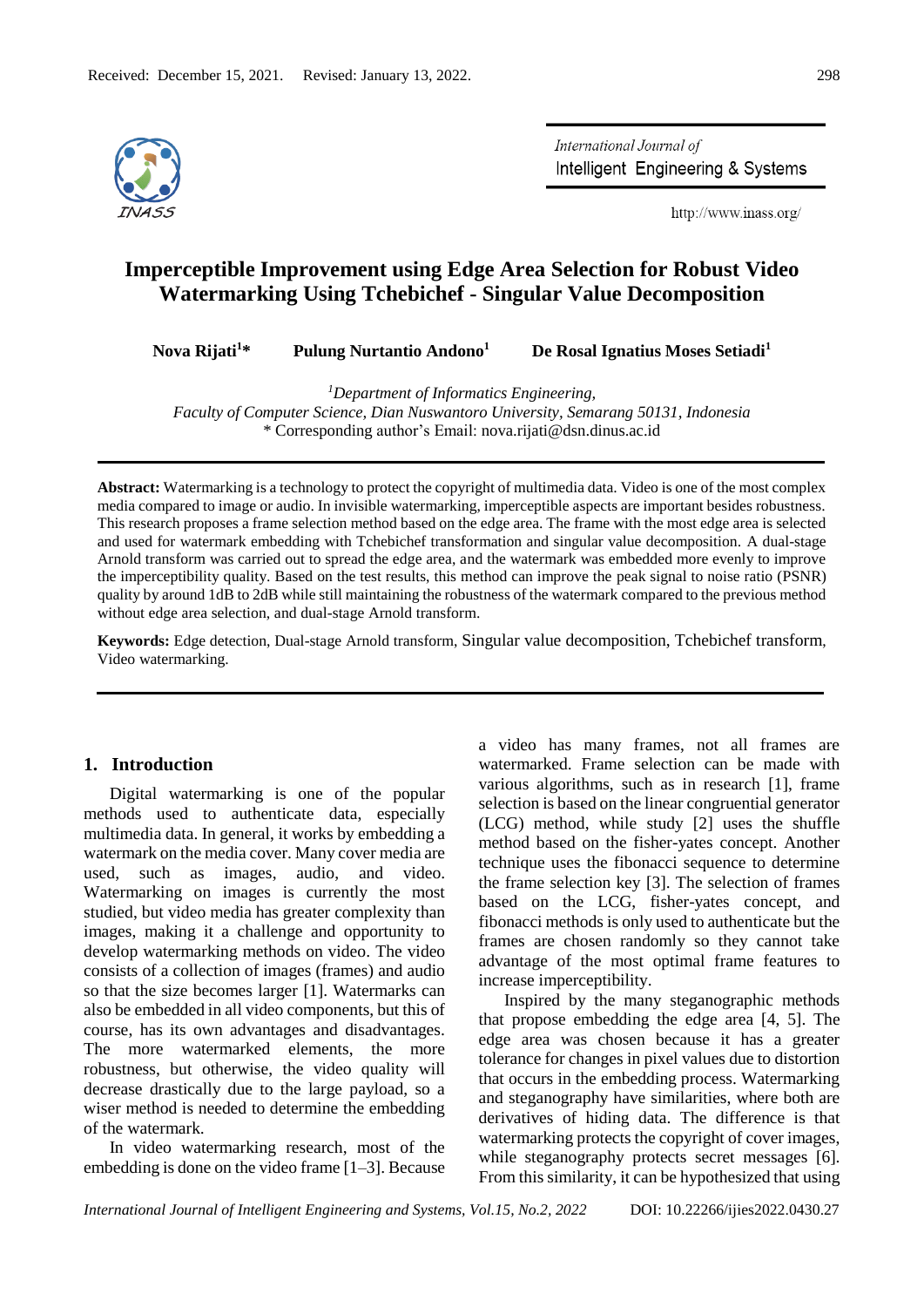the edge area wisely, it can logically improve the quality of the watermarked image.

For the watermarking method to be more effective, many studies are designed to make more adaptive methods based on learning and optimization, such as research [7] using optimization techniques in determining the alpha value to embed the watermark. Next on research [8], developing embedding methods on the alpha value and two other parameters to determine the embedding radius, there is also an optimization technique by identifying the most optimal embedding region [9]. However, this method requires computational costs that are not cheap in the process.

Therefore, this research proposes a watermarking method for video by selecting frames based on the edge area. Then to optimize the embedding, scrambling media cover is carried out so that the edge area can be spread out and the watermark can be embedded more evenly so that the imperceptibility quality can be increased. The scrambling method used is the arnold transform which is carried out in two stages.

This paper is organized into five sections, the first of which is an introduction to this section. The second section is preliminaries that explain the methods and theories that inspired the methods proposed in this research. The third section describes the proposed method. The fourth section discusses the results and discussion, and finally, the fifth section describes the conclusions of the proposed method.

### **2. Preliminaries**

### **2.1 Edge areas**

Video is a collection of frames (images) combined with audio. Discussing frames in a video is closely related to the image area based on its edges. The image area consists of the edge area and the nonedge area. The edge area consists of image pixels with relatively more significant differences than the neighbouring pixel values. The edge area of the image is detected using various methods such as Canny, Sobel, Prewitt, Robert, etc. [10]. But the Canny method is a detection method that is widely used because it has high accuracy and precision and has one response at the edge [5]. In data science, the edge hiding area is often used as a larger message storage area than the non-edge area. This area was chosen because it has a greater tolerance for pixel value distortion [4].

Several studies have also utilized this area in their methods in image watermarking, such as in research [11, 12]. In research [11], edge detection is applied to the HH subband on the wavelet transform to improve the imperceptibility and robustness of the watermark. While in research [12], The insertion is based on the human visual system (HVS) by measuring entropy and edge entropy. Although both of them do not directly embed the edge area, logically, these two studies inspire to take advantage of edge detection to have the best video frame for embedding the watermark.

### **2.2 Discrete Tchebichef transform (DTT)**

Discrete Tchebichef transform is an alternative transformation that has similarities to the discrete cosine transform (DCT), this transformation has advantages in computational speed because it can reduce the complexity of calculations [13], especially when compared to DCT. This transformation is an orthonormal tchebichef polynomial, which uses a recursive polynomial  $r_p(x)$  to transform the image, where x defined  $\in$  0,1, ...  $N-1$ [14]. DTT has been widely implemented in watermarking methods, such as in research [15, 16] for image and research [1], [17] for video. In implementing it, DTT is mostly done on image blocks, where the image is generally divided into smaller sizes such as 8×8 or 4×4, even  $2\times2$ . To get robustness, watermarks are usually embedded in each block's low coefficient. DTT can be calculated by Eq. (1).

$$
T_{pq} = \sum_{x=0}^{N-1} \sum_{y=0}^{N-1} r_p(x) r_q(y) f(x, y)
$$
 (1)

Where  $p, q$  is the order of DTT;  $x, y$  are spatial pixel coordinates;  $f(x, y)$  is the pixel value based on the  $x, y$  coordinates; and  $p, q, x, y = 0 ... N - 1$ . Next  $r_0(x)$ ,  $r_1(x)$ , and  $r_p(x)$  can be calculated by:

$$
r_0(x) = \frac{1}{\sqrt{N}}\tag{2}
$$

$$
r_1(x) = 2x + 1 - N \sqrt{\frac{3}{N(N^2 - 1)}}\tag{3}
$$

$$
r_p(x) = (A_1x + (A_2)r_{p-1}(x) + A_3r_{p-2}(x) \quad (4)
$$

$$
A_1 = \frac{2}{p} \sqrt{\frac{4p^2 - 1}{N^2 - p^2}} \tag{5}
$$

$$
A_2 = \frac{1 - N}{p} \sqrt{\frac{4p^2 - 1}{N^2 - p^2}} \tag{6}
$$

$$
A_3 = \frac{p-1}{p} \sqrt{\frac{2p+1}{2p-3}} \sqrt{\frac{N^2 - (N-1)^2}{N^2 - p^2}} \tag{7}
$$

To do the inverse DTT can be done with Eq. (8).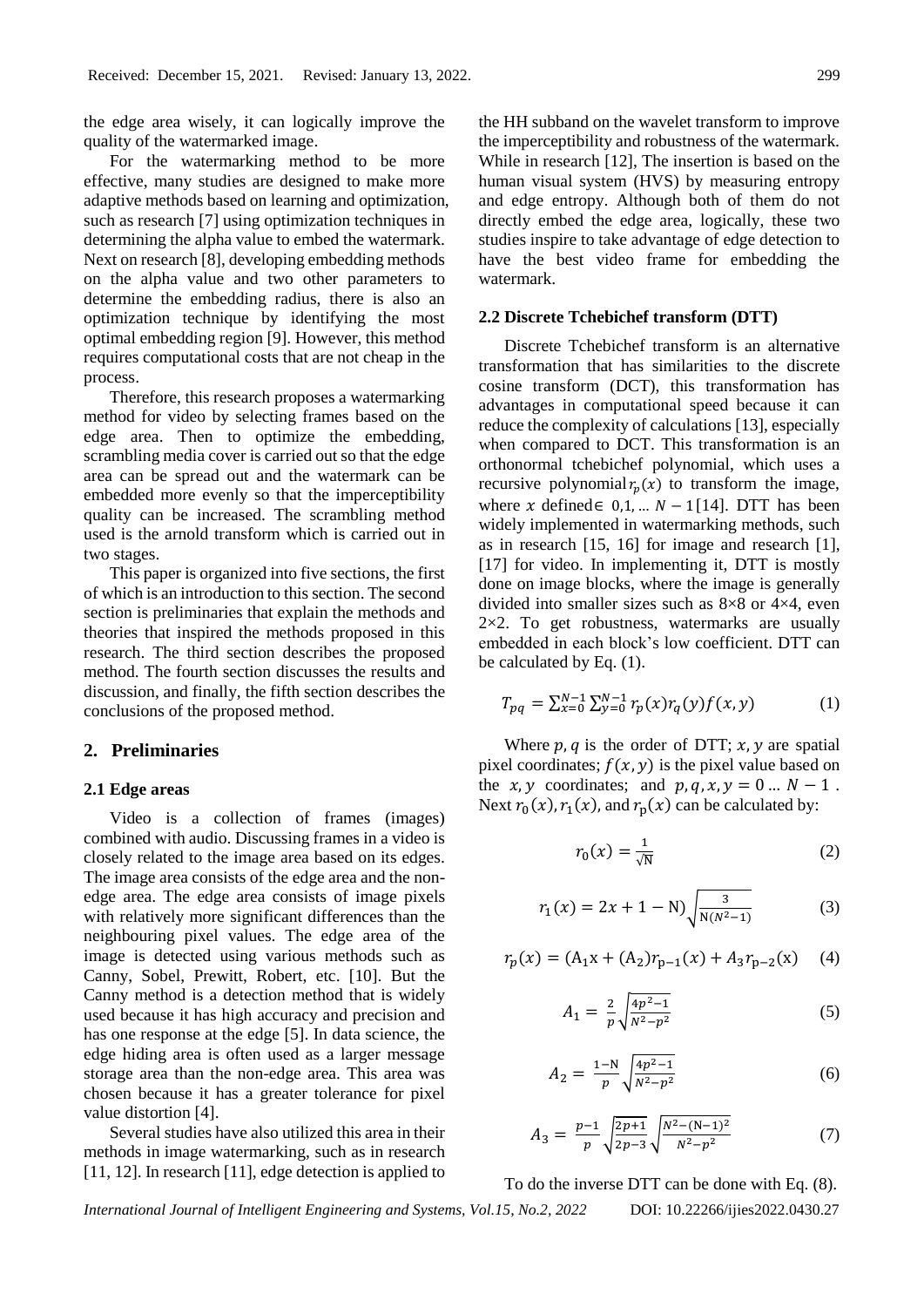Received: December 15, 2021. Revised: January 13, 2022. 300

$$
f_{(xy)} = \sum_{p=0}^{N-1} \sum_{q=0}^{N-1} T_{pq} r_p(x) r_q(y)
$$
 (8)

#### **2.3 Singular value decomposition (SVD)**

SVD is a numerical analysis method that is widely used for various image processing applications [18], which can also be implemented in video watermarking [1, 19, 20]. This method performs a numerical analysis by decomposing the original matrix (Z) with size ( $M \times N$ ) of rank r (the rank of a complex matrix Z that represents a specific value of a non-zero singular value) into three matrices of the same size. These three matrices are  $U, V$  and  $S$ . The  $U$  and  $V$  matrices are orthogonal matrices, while the  $S$  matrix is a "pseudo-diagonal" matrix or more commonly referred to as singular matrices. [21, 22]. SVD can be calculated by Eq. (9).

$$
Z = U \times S \times V^{T} = \sum_{i=1}^{n} \sigma_{i} \times u_{i} \times v_{i}
$$

$$
S = \begin{cases} \sigma_{i} & \cdots & 0 \\ \vdots & \ddots & \vdots \\ 0 & \cdots & \sigma_{n} \end{cases}
$$
(9)

Where S is a matrix where the r diagonal of the first matrix terms is positive, all the others being null. The r non-zero terms i are called singular values of Z.

## **3. Proposed method**

This section describes the process of the proposed method inspired by research [1]. The proposed method combines DTT and SVD to produce a watermarked video that is resistant to various attacks, where DTT is strong against compression attacks and added noise. At the same time, SVD is resistant to geometry and cropping attacks. To improve imperceptibility, edge detection is used to get the best frame to optimize imperceptibility. In general, watermarking has two main processes, namely embedding and extraction, the explanations are explained in sub-chapters 3.1 and 3.2.

#### **3.1 Embedding steps**

At this stage, two primary inputs are needed: video as a cover media and a watermark in the form of a binary image. In detail, the embedding stage is carried out as follows:

- 1. At the initial stage, all frames from the video will be extracted and then carried out the edge detection process.
- 2. Count the number of border areas in each frame, then select the frame that has the highest number

of border areas. Save the chosen data frame for the watermark extraction process.

3. Convert the color space of the selected frame from RGB to YCbCr, using Eq. 10. The purpose of this color space conversion is to be able to use the Y channel as an embedding to increase robustness.

$$
\begin{bmatrix} Y \ Cb \\ Cr \end{bmatrix} = \begin{bmatrix} 0.299 & 0.587 & 0.114 \\ -0.1687 & -0.3313 & 0.5 \\ 0.5 & -0.4187 & -0.0813 \end{bmatrix} \cdot \begin{bmatrix} R \\ G \\ B \end{bmatrix} + \begin{bmatrix} 0 \\ 128 \\ 128 \end{bmatrix}
$$
 (10)

4. Perform scrambling on the selected Y channel using Arnold transform so that the edge area is not centred on one part but spread to the whole channel, using Eq. (11).

$$
\begin{bmatrix} x' \\ y' \end{bmatrix} = \begin{bmatrix} 1 & a \\ b & ab + 1 \end{bmatrix} \begin{bmatrix} x \\ y \end{bmatrix} \text{mod } M \tag{11}
$$

Where  $x$ ,  $y$  are the coordinates of the original pixels,  $x'$ ,  $y'$  coordinates after scrambling,  $a, b$ are positive integers, and the image size is  $M \times M$ , then it is done with *n* iterations. Since the image does not have a size of  $M \times M$ , perform a two-stage Arnold transformation with a size of 288×288 on the left and 288×288 on the right, so that in the center the image will be transformed twice.

- 5. Next, do the DTT using Eq. (1) on channel Y, which has been randomized based on a sub-block with a size of  $8\times 8$ . Then collect the coefficients of 0.0 into a new matrix  $(YD)$ , see Fig. 2.
- 6. Do SVD on the  $YD$  matrix, then take the singular matrix  $(S_{YD})$ , use Eq. 12.



Figure. 1 Illustration of two-stage arnold transform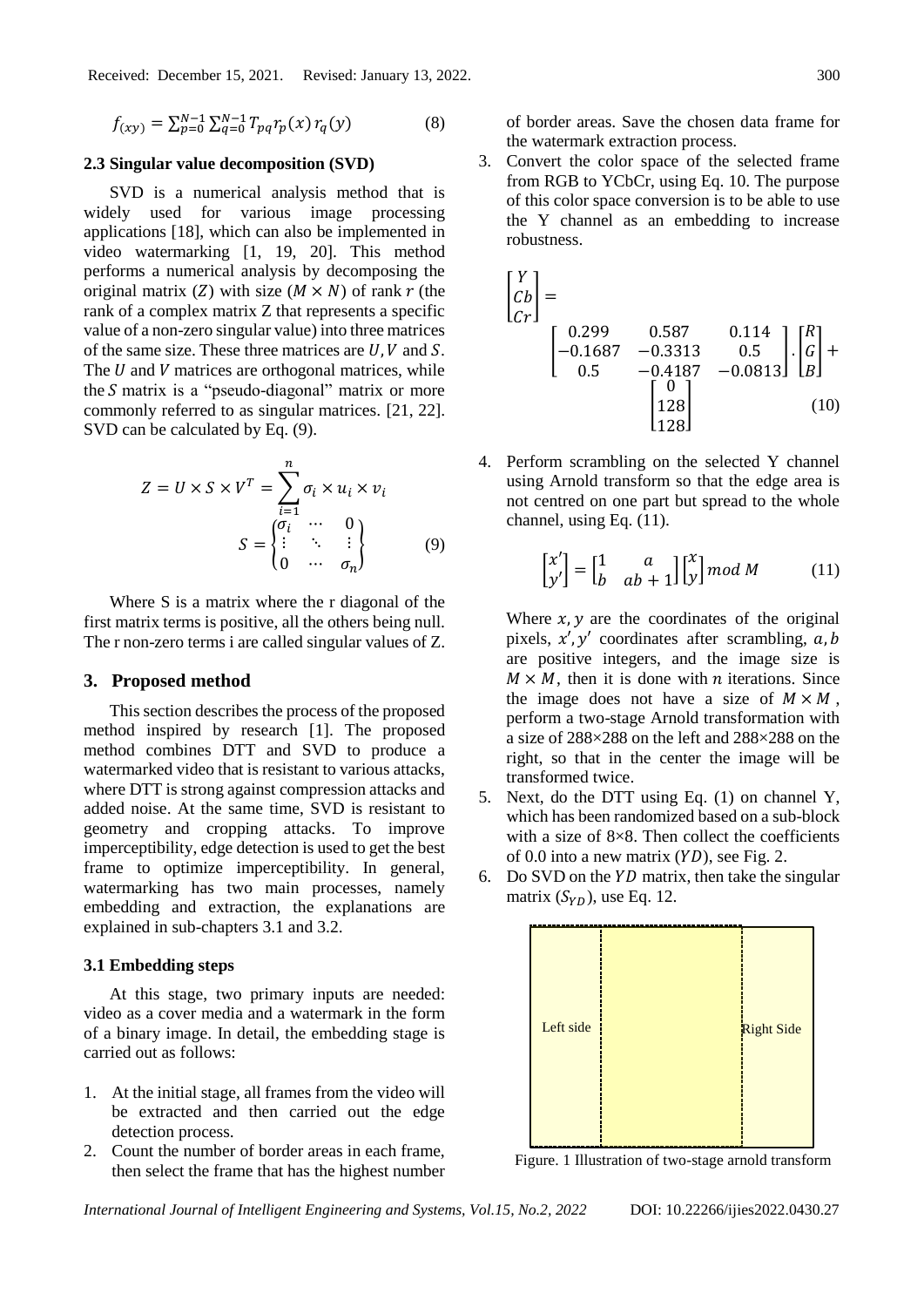

Figure. 2 Illustration of generation  $YD$  matrix

$$
SVD(YD) = [U_{YD}, S_{YD}, V_{YD}] \tag{12}
$$

7. Read the watermark image, then do SVD to get the singular watermark  $(S_w)$  matrix, use Eq. (13).

$$
SVD(w) = [U_w, S_w, V_w]
$$
 (13)

8. Embed the  $S_w$  multiplied by the  $\alpha$  parameter to the  $S_{YD}$  so that the new singular matrix  $(S_N)$  is obtained, using Eq. (14). Where the parameter must be the same for the embedding and extraction process, this parameter is also related to the imperceptibility and robustness qualities.

$$
S_N = S_{YD} + (S_w \times \alpha) \tag{14}
$$

9. Perform inverse SVD on the  $YD$  matrix by replacing  $S_{YD}$  with the  $S_N$ , so that we get a modified Y  $(YD')$ , use Eq. (15).

$$
YD' = U_{YD} \times S_N \times V_{YD}^T \tag{15}
$$

- 10. Return the modified coefficient 0.0 of the  $YD'$ matrix to the corresponding sub-block of  $8\times 8$ , then inverse DTT using Eq. (8), then arrange each subblock into a modified channel  $Y(Y')$ .
- 11. Descrambling the  $Y'$  with Eq. (16), use the same values of  $a$ ,  $b$  and iteration when scrambling.

$$
\begin{bmatrix} x \\ y \end{bmatrix} = \begin{bmatrix} 1 & a \\ b & ab + 1 \end{bmatrix}^{-1} \begin{bmatrix} x' \\ y' \end{bmatrix} \text{mod } M \qquad (16)
$$

12. Convert frames from the YCbCr channel to RGB channel with Eq. (17), then use it to replace the selected frame, and get a watermarked video.

$$
\begin{bmatrix} R \\ G \\ B \end{bmatrix} = \begin{bmatrix} 1 & 0 & 1.402 \\ 1 & -0.34414 & -0.7414 \\ 1 & 1.772 & 0 \end{bmatrix} \cdot \begin{bmatrix} Y' \\ Cb \\ Cr \end{bmatrix} - \begin{bmatrix} 0 \\ 128 \\ 128 \end{bmatrix}
$$
 (17)

As a visual illustration of the embedding process, see Fig. 3. Then measure the quality of the watermarked video which is calculated by the peak signal to noise ratio (PSNR) which can be calculated by Eq. 18 and the mean square error (MSE) which can be calculated by Eq. (19).

$$
MSE =
$$
  

$$
\frac{1}{m \times n \times c \times f} \sum_{x=1}^{m} \sum_{y=1}^{n} \sum_{z=1}^{c} \sum_{h=1}^{f} ||V_{W}(x, y, z, h) - V_{o}(x, y, z, h)||^{2}
$$
 (18)

$$
PSNR_{(dB)} = 10 \times Log 10 \left(\frac{255^2}{\sqrt{MSE}}\right) \tag{19}
$$

Where  $m, n, c$ , and  $f$  are width, height, channel, and frame, respectively;  $x$ ,  $y$ ,  $z$ , and  $h$  represents the coordinates of the pixel values. While  $V_W$  is the watermarked video and  $V_0$  is the original video. This measurement aims to determine the imperceptibility quality of the watermarked video. MSE serves to determine the average value of the square of error, the larger the MSE value means the video quality is getting less good, and vice versa for a larger PSNR value indicates good video quality.

### **3.2 Extraction steps**

The extraction method uses a non-blind technique, where at this stage, it takes several inputs such as watermarked video, original watermark, and selected data frame as the extraction key. In detail, the extraction steps are described as follows.

- 1. Read the watermarked video then select the frame based on the extracted key.
- 2. Perform steps 3 to 6 of the embedding process on the original frame and the watermarked frame, so that the  $Sov_{p}$  matrix for the original frame and the  $Sw_{YD}$  watermarked frame matrix is obtained.
- 3. Perform substitution operations on the two matrices, to get the singular matrix from the extracted watermark image  $(S_{w_l})$ , see Eq. (20).

$$
S_{\rm w\prime} = (S w_{\rm YD} - S o_{\rm YD})/\alpha \tag{20}
$$

## 4. Perform step 7 in the embedding process to get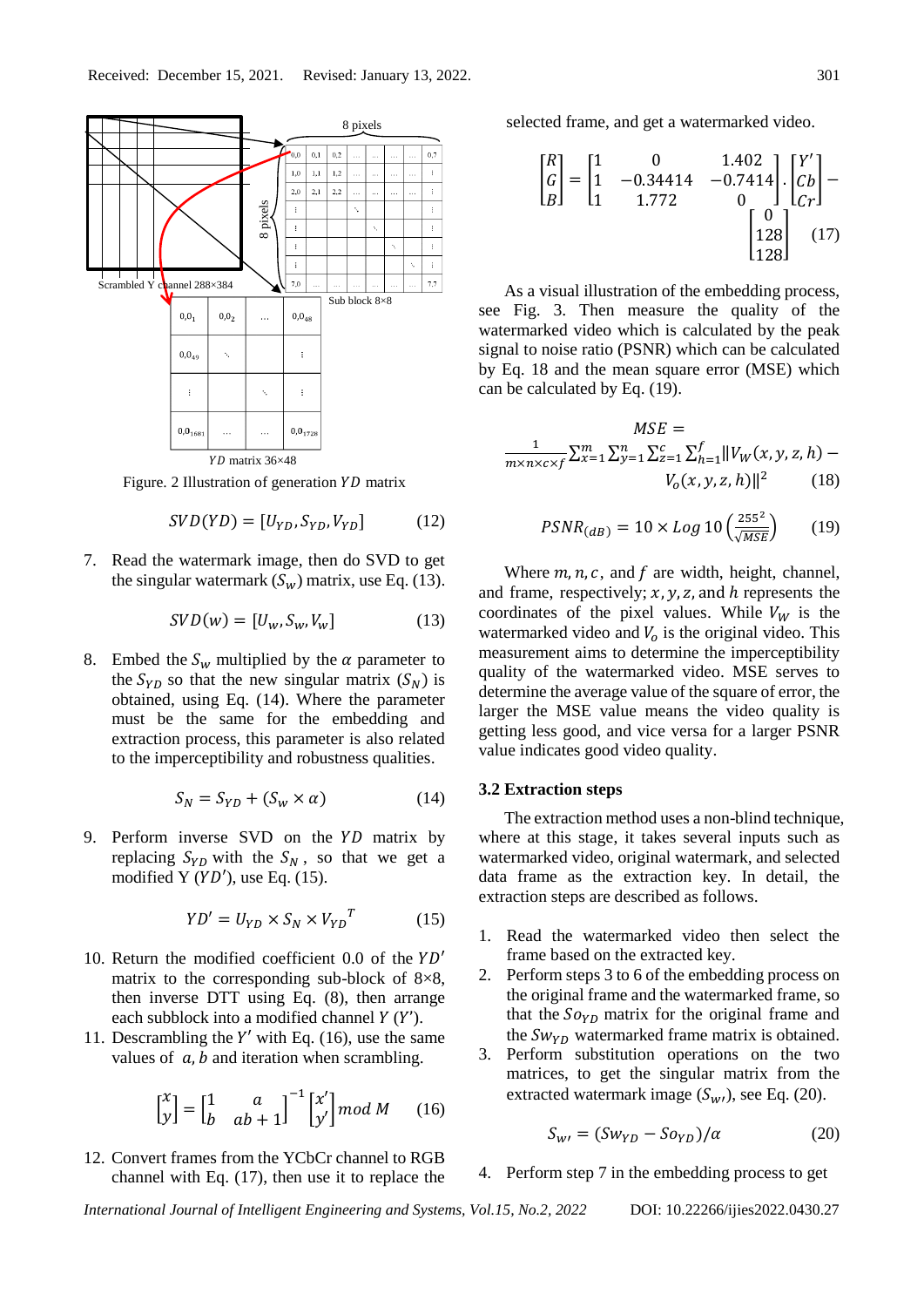

Figure. 3 Visualization of proposed watermark embedding

the  $U_w$  matrix and  $V_w$  matrix.

5. Get extracted watermark image  $(w')$  using Eq. (21).

$$
w' = U_w \times S_{w'} \times V_w^T
$$
 (21)

6. Measure the quality of the extracted watermark image with a correlation coefficient  $(cc)$  that can be calculated with Eq. (22).

$$
cc = \frac{\Sigma_x \Sigma_y (w_{xy} - \overline{w})(w_{xy} - \overline{w}r)}{\sqrt{(\Sigma_x \Sigma_y (w_{xy} - \overline{w})^2)(\Sigma_x \Sigma_y (w_{xy} - \overline{w}r)^2)}}
$$
(22)

Where  $x$ ,  $y$  is the watermark dimension in pixel (width and height),  $w'$  is extracted watermark,  $w$  is the original watermark,  $\overline{w}$  is mean of  $w_{xy}$  and  $\overline{w'}$  is mean of  $w$ .

## **4. Implementation and analysis**

This section tests the proposed method using Matlab software with the same public dataset as the research [1]. The dataset used can also be downloaded at the URL https://media.xiph.org/video/derf/. The video used has a 4:3 ratio, with dimensions of  $288 \times 384$ . If you download from that URL, all videos have the y4m extension, so they need to be converted to be processed with Matlab. All videos are converted to



watermark Figure. 4 Dataset for testing

uncompressed AVI files using Total video audio converter 4. After conversion, all videos are 5 seconds long with a 30 frames /seconds frame rate. While the watermark used is a binary image with a size of 36×48 pixels. The dataset used in this research is presented in Fig. 4.

The most critical step in the proposed method is to find the frame with the most edge area from each video. The results are presented in Table 1. The second important step is to scramble the image on the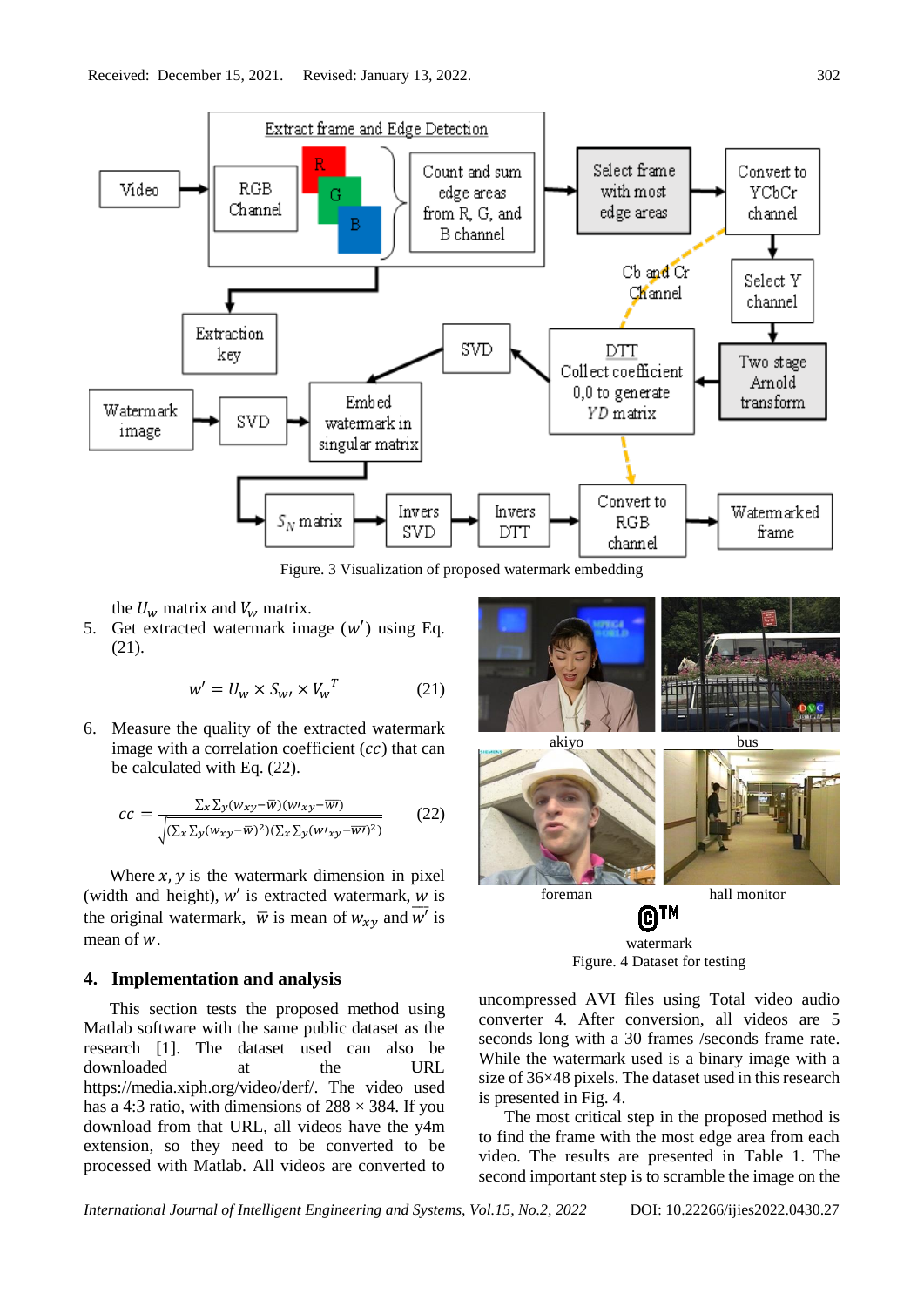|              | Five frames with the most edge area |                 |            |              |                 |
|--------------|-------------------------------------|-----------------|------------|--------------|-----------------|
| <b>Video</b> | 1 <sup>st</sup>                     | 2 <sub>nd</sub> | <b>3rd</b> | $4^{\rm th}$ | 5 <sup>th</sup> |
| akiyo        | 94                                  | 82              | 81         | 58           | 84              |
| bus          |                                     |                 |            | 50           |                 |
| foreman      | 86                                  | 84              | 140        | 129          | 83              |
| hall         | 31                                  | 74              | 123        | 111          | 85              |

Table 1. Frame with the most edge area from each video



First stage Second stage Figure. 5 Two-stage arnold transform for selected foreman frame

Table 2. PSNR and MSE results of watermarked video

| <b>Video</b> |                        | $PSNR$ (dB)     | <b>MSE</b>          |                 |  |
|--------------|------------------------|-----------------|---------------------|-----------------|--|
|              | <b>Method</b><br>$[1]$ | <b>Proposed</b> | <b>Method</b><br> 1 | <b>Proposed</b> |  |
| akiyo        | 46.9510                | 47.8210         | 1.3121              | 1.1562          |  |
| bus          | 54.4517                | 54.9873         | 0.2332              | 0.2097          |  |
| foreman      | 51.1071                | 53.3593         | 0.5039              | 0.3629          |  |
| hall         | 51.2981                | 52.5101         | 0.4822              | 0.4356          |  |

Y channel using two stages arnold transform. This step functions to randomize the pixels to aim that the edge area will be scrambled throughout the image. Both are the most critical stages to improve the imperceptibility aspect of the watermarked video. An illustration of this process is presented in Fig. 5.

After the entire embedding process is carried out, the imperceptibility quality measurement is carried out using PSNR and MSE. The results of these measurements are presented in table 2.

In Table 2, it appears that the results of this method are also compared with research [1]. This is done because the proposed method is a method development of the study and proves that the proposed method has succeeded in increasing the quality of imperceptibility. The problem that often arises in the development of the watermarking method is that increasing imperceptibility generally impacts decreasing robustness. Therefore, with the same dataset, we also tested the robustness aspect of the proposed method. This is done this by attacking the watermarked video, such as a) blurring with fspecial (disk, 3), b) cropping the image with a size of 128×128 pixels on the top left side, c) compression with 50 % quality, d) compression with 10 % quality, e) flip frame horizontally, f) flip frame vertically,

| Table 3. CC results of extracted watermark |        |        |         |        |
|--------------------------------------------|--------|--------|---------|--------|
| attack                                     | akiyo  | bus    | foreman | hall   |
| a                                          | 0.9364 | 0.9742 | 0.9298  | 0.8674 |
| b                                          | 0.9171 | 0.9436 | 0.9219  | 0.8730 |
| $\mathbf{C}$                               | 0.9392 | 0.9748 | 0.9308  | 0.8700 |
| d                                          | 0.9392 | 0.9747 | 0.9306  | 0.8696 |
| e                                          | 0.9385 | 0.9742 | 0.9305  | 0.8706 |
| f                                          | 0.9390 | 0.9748 | 0.9308  | 0.8702 |
| g                                          | 0.9327 | 0.9678 | 0.9256  | 0.8627 |
| h                                          | 0.9397 | 0.9669 | 0.9538  | 0.9139 |
| $\mathbf{i}$                               | 0.9390 | 0.9747 | 0.9306  | 0.8696 |
|                                            | 0.9385 | 0.9743 | 0.9305  | 0.8705 |
| k                                          | 0.9324 | 0.9684 | 0.9250  | 0.8628 |
| 1                                          | 0.9402 | 0.9748 | 0.9306  | 0.8701 |
| avg                                        | 0.9360 | 0.9703 | 0.9309  | 0.8725 |
| method<br>$[1]$ avg                        | 0.9360 | 0.9702 | 0.9309  | 0.8726 |

g) Gaussian noise 0.05, h) histogram equalization, i) 50 % rescaling, j) Rotate 180°, k) salt and pepper 0.1. Fig. 6 presents a sample frame after the attack.

After the attack is carried out, watermark extraction is carried out on the video. The watermark extraction results are measured by the correlation coefficient, which can be measured by Eq. (22). The measurement results are presented in table 3.

Table 3 presents the results of the cc measurement of each video for each type of attack. It appears that the results presented show that the resistance of the watermark to various attacks is very strong, this is evidenced by the cc value approaching the value inline l (no attack) and approaching the average value. But this method does have a few drawbacks, as unattended extraction cannot produce perfect cc values. This is due to several transformation processes and color space conversions. However, this is quite comparable to the strong robustness produced. The average robustness value is also similar to the method [1], which means it can be concluded that this method has succeeded in increasing imperceptibility by maintaining robustness.

Furthermore, we also did some comparisons with other methods that use the same video cover with the same type of watermark, namely research [2] and [23]. Method [2] has the same technique, namely using frame selection, while method [23] has similarities in using a combination of two different transformations.

From the results presented in Table 4, it appears that in terms of imperceptibility quality, the proposed method has advantages compared to the two methods. This is because the frame selection is based on the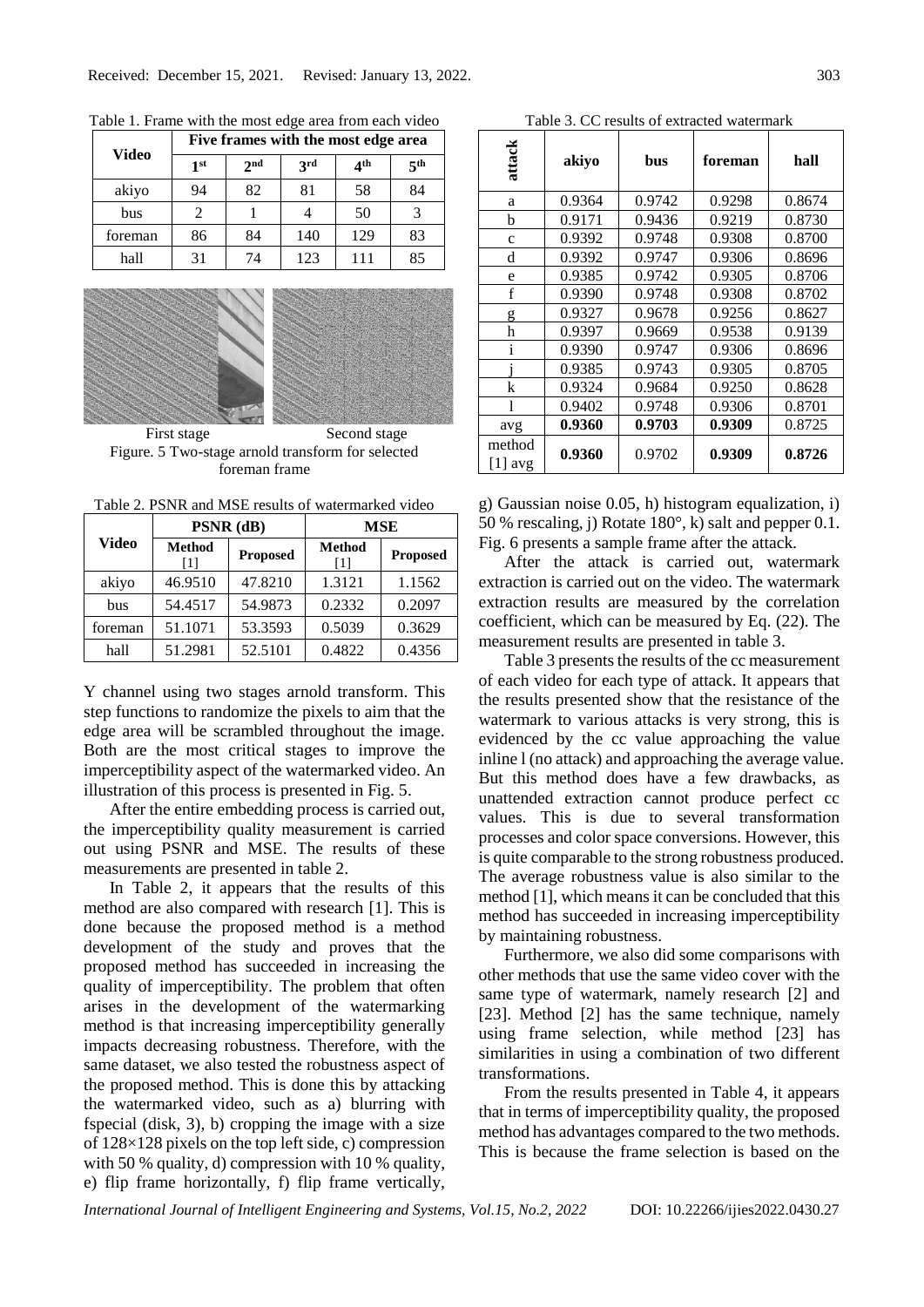

k) l) without attack Figure. 3 Sample frame of foreman with the attack $(a-k)$ and without attack (l)

edge features of the image. This feature has a significant effect on improving the imperceptibility aspect. While the two methods above do not use a feature-based frame selection technique and only rely on domain transformations for watermark embedding. Theoretically, our proposed method relies more on improving imperceptibility. But we managed to maintain the robustness level of the watermark by

Table 4. PSNR (dB) results of watermarked video **Video Method Method [2] Method**  [23] **This Method** akiyo | 41.50 | - | 47.8210 foreman 41.51 45.4147 53.3593 hall 41.72 - 52.5101

Table 5. Correlation results of extracted watermark from foreman video

|                           | <b>Method</b>        |                  |                              |  |
|---------------------------|----------------------|------------------|------------------------------|--|
| <b>Attack</b>             | <b>Method</b><br>[2] | Method<br>$[23]$ | <b>This</b><br><b>Method</b> |  |
| Without<br>attack         | 1.000                | 0.994            | 0.9306                       |  |
| Cropping                  | 0.900                | 0.785            | 0.9219                       |  |
| Gaussian<br><b>Noise</b>  | 0.810                | 0.562            | 0.9256                       |  |
| Rescaling                 | 0.990                | 0.756            | 0.9306                       |  |
| Histogram<br>Equalization | 0.8867               |                  | 0.9538                       |  |
| Salt and<br>pepper        | 0.939                |                  | 0.9250                       |  |
| Average                   | 0.9210               | 0.7743           | 0.9313                       |  |

using a combination of the applied tchebichef and SVD transformations. Proven in Table 5 robustness, the proposed method excels at cropping attacks, adding noise and histogram equalization. Meanwhile, based on the observations from Table 5, it appears that the method [2] is able to perform the extraction perfectly, while the method [23] and the proposed method cannot perform watermark extraction perfectly even without attacks. However, the average robustness value of the proposed method is superior to the other two methods. This means that this method has a significant contribution both in terms of imperceptibility and robustness.

## **5. Conclusions**

The main contribution of this research is to improve the imperceptibility quality of watermarked video with frame selection technique and two-stage Arnold transform. With this method, an average quality improvement of about 1 dB PSNR on watermarked video is produced compared to the same method without the frame selection technique. The embedding technique is performed using a combination of tchebichef and SVD transformations. To maintain the robustness, the coefficient of 0.0 on tchebichef and the singular matrix on SVD were chosen, both performed on the luminance channel. Based on the test results, this method is proven to be able to maintain the robustness performance of the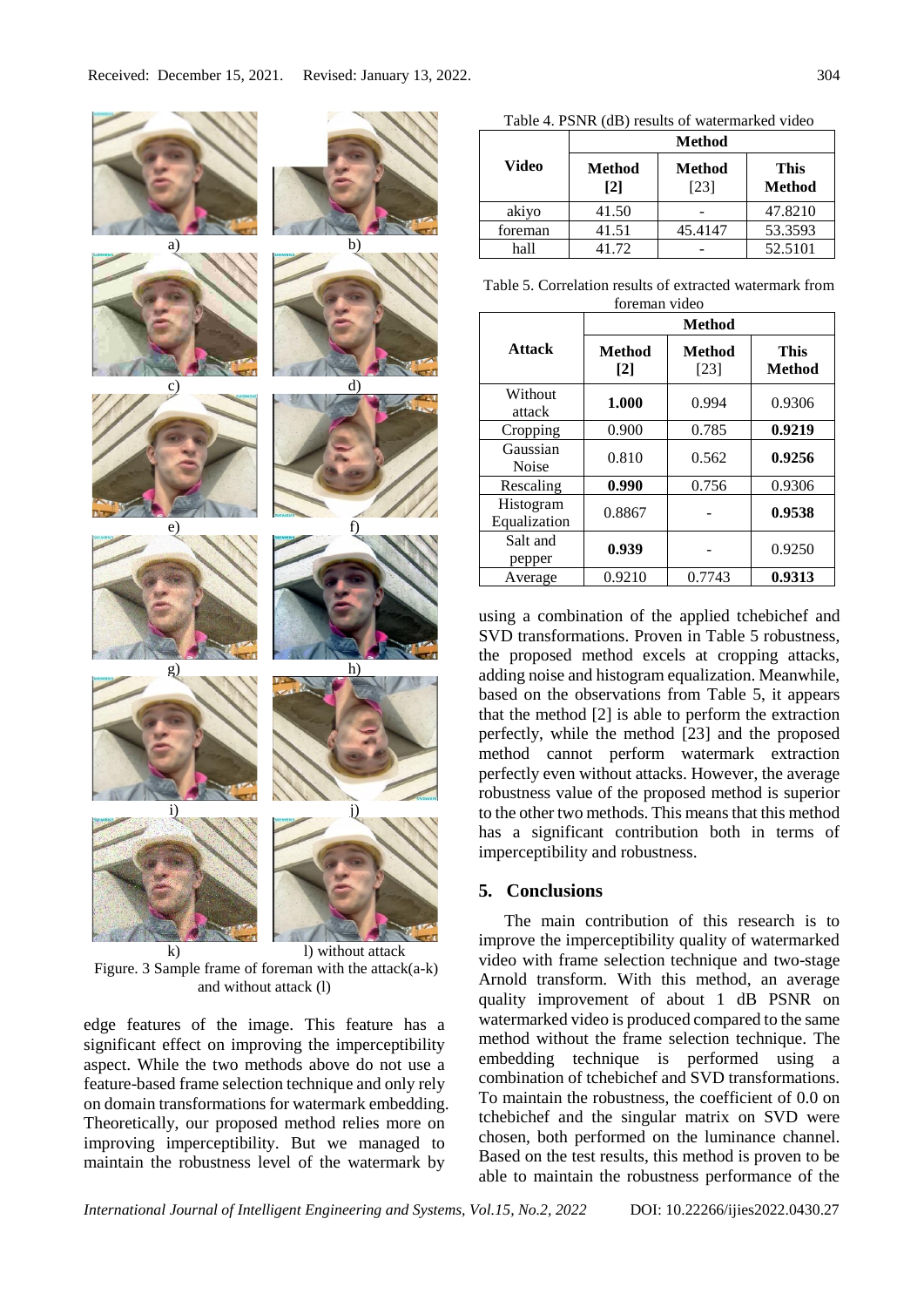watermark, with an average correlation coefficient value of 0.93. However, shortcomings still need to be corrected in the next research, namely in the extraction process on watermarked videos without attacks that have not produced a perfect correlation coefficient.

## **Conflicts of interest**

We wish to confirm no known conflicts of interest associated with this publication. There has been no significant financial support for this work that could have influenced its outcome. We also confirm that the manuscript has been read and approved by all named authors and that there are no other persons who satisfied the criteria for authorship but are not listed.

#### **Author Contributions**

Conceptualization, Nova Rijati; Methodology, Nova Rijati; Software, De Rosal Ignatius Moses Setiadi; Validation, Pulung Nurtantio Andono, and Nova Rijati; Formal analysis, Nova Rijati; Investigation, Nova Rijati, and Pulung Nurtantio Andono; resources, Pulung Nurtantio Andono; data curation, Nova Rijati; writing—original draft preparation, Nova Rijati; writing—review and editing, Pulung Nurtantio Andono and De Rosal Ignatius Moses Setiadi; visualization, Nova Rijati and De Rosal Ignatius Moses Setiadi; supervision, Nova Rijati; project administration, Nova Rijati.

## **References**

- [1] A. Setyono and D. R. I. M. Setiadi, "Robust Video Watermarking using Tchebichef Transform and Singular Value Decomposition on the Selected Frame Based YCbCr Color Space", *International Journal of Intelligent Engineering and Systems*, Vol. 13, No. 6, pp. 432–441, 2020, doi: 10.22266/ijies2020.1231.38.
- [2] A. Bhardwaj, V. S. Verma, and R. K. Jha, "Robust video watermarking using significant frame selection based on coefficient difference of lifting wavelet transform", *Multimed. Tools Appl.*, Vol. 77, No. 15, pp. 19659–19678, Aug. 2018, doi: 10.1007/s11042-017-5340-3.
- [3] S. P. A. Sathya and S. Ramakrishnan, "Fibonacci Based Key Frame Selection and Scrambling for Video Watermarking in DWT– SVD Domain", *Wirel. Pers. Commun.*, Vol. 102, No. 2, pp. 2011–2031, Sep. 2018, doi: 10.1007/S11277-018-5252-1/FIGURES/11.
- [4] D. R. I. M. Setiadi, "Improved payload capacity in LSB image steganography uses dilated hybrid

edge detection", *J. King Saud Univ. - Comput. Inf. Sci.*, Dec. 2019, doi: 10.1016/j.jksuci.2019.12.007.

- [5] J. Bai, C. C. Chang, T. S. Nguyen, C. Zhu, and Y. Liu, "A high payload steganographic algorithm based on edge detection", *Displays*, Vol. 46, pp. 42–51, Jan. 2017, doi: 10.1016/j.displa.2016.12.004.
- [6] Y. P. Astuti, D. R. I. M. Setiadi, E. H. Rachmawanto, and C. A. Sari, "Simple and secure image steganography using LSB and triple XOR operation on MSB", 2018, doi: 10.1109/ICOIACT.2018.8350661.
- [7] F. Thakkar and V. K. Srivastava, "A particle swarm optimization and block-SVD-based watermarking for digital images", *Turkish J. Electr. Eng. Comput. Sci.*, Vol. 25, No. 4, pp. 3273–3288, 2017, doi: 10.3906/elk-1603-17.
- [8] M. Cedillo-Hernandez, A. C. Hernandez, and F. J. G. Ugalde, "Improving dft-based image watermarking using particle swarm optimization algorithm", *Mathematics*, Vol. 9, No. 15, pp. 1– 20, 2021, doi: 10.3390/math9151795.
- [9] A. M. U. Wagdarikar, R. K. Senapati, A. M. U. Wagdarikar, and R. K. Senapati, "Optimization based interesting region identification for video watermarking", *J. Inf. Secur. Appl.*, Vol. 49, p. 102393, Dec. 2019, doi: 10.1016/j.jisa.2019.102393.
- [10] L. Xuan and Z. Hong, "An improved canny edge detection algorithm", *Proc. IEEE Int. Conf. Softw. Eng. Serv. Sci. ICSESS*, Vol. 2017- Novem, pp. 275–278, 2018, doi: 10.1109/ICSESS.2017.8342913.
- [11] R. Singh, P. Shukla, P. Rawat, and P. K. Shukla, "Invisible medical image watermarking using edge detection and discrete wavelet transform coefficients", *Int. J. Innov. Technol. Explor. Eng.*, Vol. 9, No. 1, pp. 5074–5080, 2019, doi: 10.35940/ijitee.L2941.119119.
- [12] F. Ernawan, "Tchebichef image watermarking along the edge using YCoCg-R color space for copyright protection", *Int. J. Electr. Comput. Eng.*, Vol. 9, No. 3, pp. 1850–1860, Jun. 2019, Accessed: Apr. 22, 2019. [Online]. Available: https://www.iaescore.com/journals/index.php/IJ ECE/article/view/17271/12035.
- [13] A. Setyono and D. R. I. M. Setiadi, "Image Watermarking using Discrete Wavelet-Tchebichef Transform", *Indones. J. Electr. Eng. Comput. Sci.*, Vol. 16, No. 3, pp. 1416–1423, Dec. 2019, doi: 10.11591/ijeecs.v16.i3.
- [14] I. Batioua, R. Benouini, K. Zenkouar, A. Zahi, and E. F. Hakim, "3D image analysis by separable discrete orthogonal moments based on